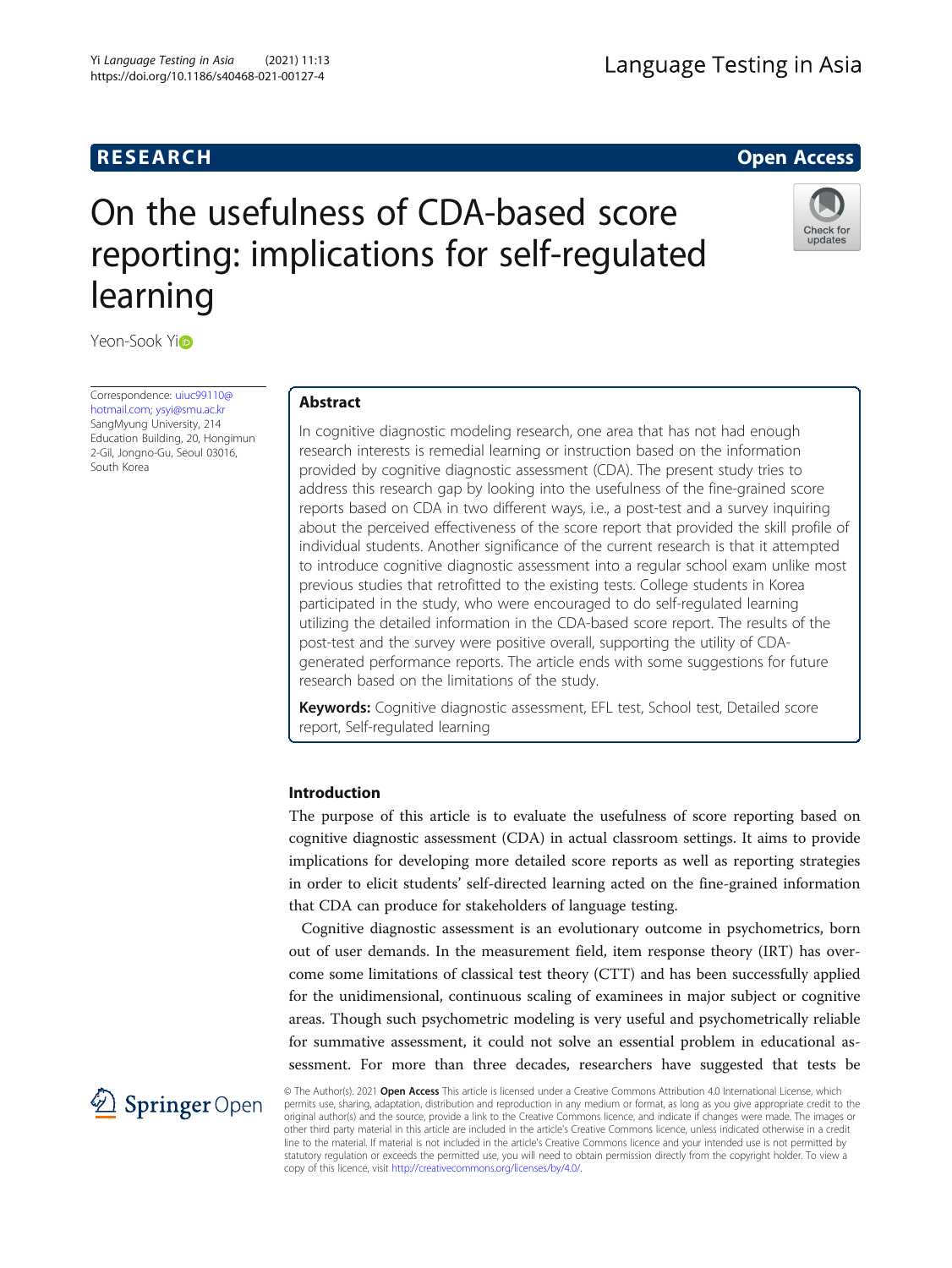designed for formative assessment where the results of the assessment are directly used to guide teaching and learning (Bejar [1984\)](#page-13-0). To address such challenges, measurement researchers have tried to develop a test procedure that provides fine-grained diagnostic feedback about learners' mastery levels of cognitive attributes in order to help them remedy the deficiencies in the skills that they have not mastered sufficiently.

In language testing, cognitive diagnostic assessment has also drawn much interest recently, as reflected in the main theme of the annual international language testing conference (LTRC) in 2013 and special issues in major international language testing journals (Special Issue: Cognitive Diagnosis and Q-Matrices in Language Assessment in Language Assessment Quarterly, 2009 and Special Issue on Future of Diagnostic Language Testing in Language Testing, 2015).

Despite recently growing interest in CDA in educational measurement as well as in language testing, there is a paucity of research that examines the usefulness of cognitive diagnostic score reporting by looking into learner progress and/or perceptions of the score report. How to provide such in-depth feedback to students is another issue related to the effectiveness of CDA-based score reporting. In this research context, the present study purports to bridge the research gap. The significance of this study is that it is one of the first studies investigating cognitive diagnostic score reporting in the context of classroom language assessment. The study also explores subskills or attri $butes<sup>1</sup>$  not addressed in previous cognitive diagnostic modeling studies.

# Previous studies on the empirical utility of cognitive diagnostic score reporting

The primary merit of CDA is that it can go deeper into the attributes that compose the item as opposed to the traditional item statistics which only focus on the item for the assessment and instruction. In order to apply the skills diagnosis approach to a real classroom context and put the diagnostic information to actual use, developing a comprehensive and user-friendly diagnostic score reporting card is an important task. This type of reporting provides a diagnostic profile of cognitive strengths and weaknesses. A student or parent can use this document as a starting point for discussions with a teacher or tutor regarding areas requiring further instruction or study.

In a paper that reviews the CDA literature published in peer-reviewed journals in 2009 or later, Sessoms and Henson [\(2018\)](#page-14-0) revealed that only 8% used the CDA results to provide feedback to students or teachers. They deemed the limited use of CDA results as important shortcomings of CDA applications. Among a handful of such studies, Sun and Suzuki [\(2013\)](#page-14-0) used a CDA approach to fraction problems in math for 144 sixth grade students in a primary school in Japan. Showing how CDA can provide detailed information about students' strengths and weaknesses, they asked the teachers whether they thought the results would be useful and discussed the applicability of CDA for providing effective feedback for teachers to improve their teaching. In the same math domain, Wu ([2018](#page-14-0)) developed an online individualized tutor program for

<sup>&</sup>lt;sup>1</sup>In the literature, different terms have been used to refer to dimensions of cognitive constructs, such as attributes, skills, factors, traits, and subskills. Though slightly differently defined, attributes and skills are mostly used interchangeably in the literature. Alternatively, subskills and dimensions are also used at times to convey the same meaning as attributes. (See Buck and Tatsuoka ([1998](#page-13-0)); Rupp et al. [\(2010\)](#page-14-0); and Li [\(2011](#page-14-0)) for detailed definitions of some of these terms.)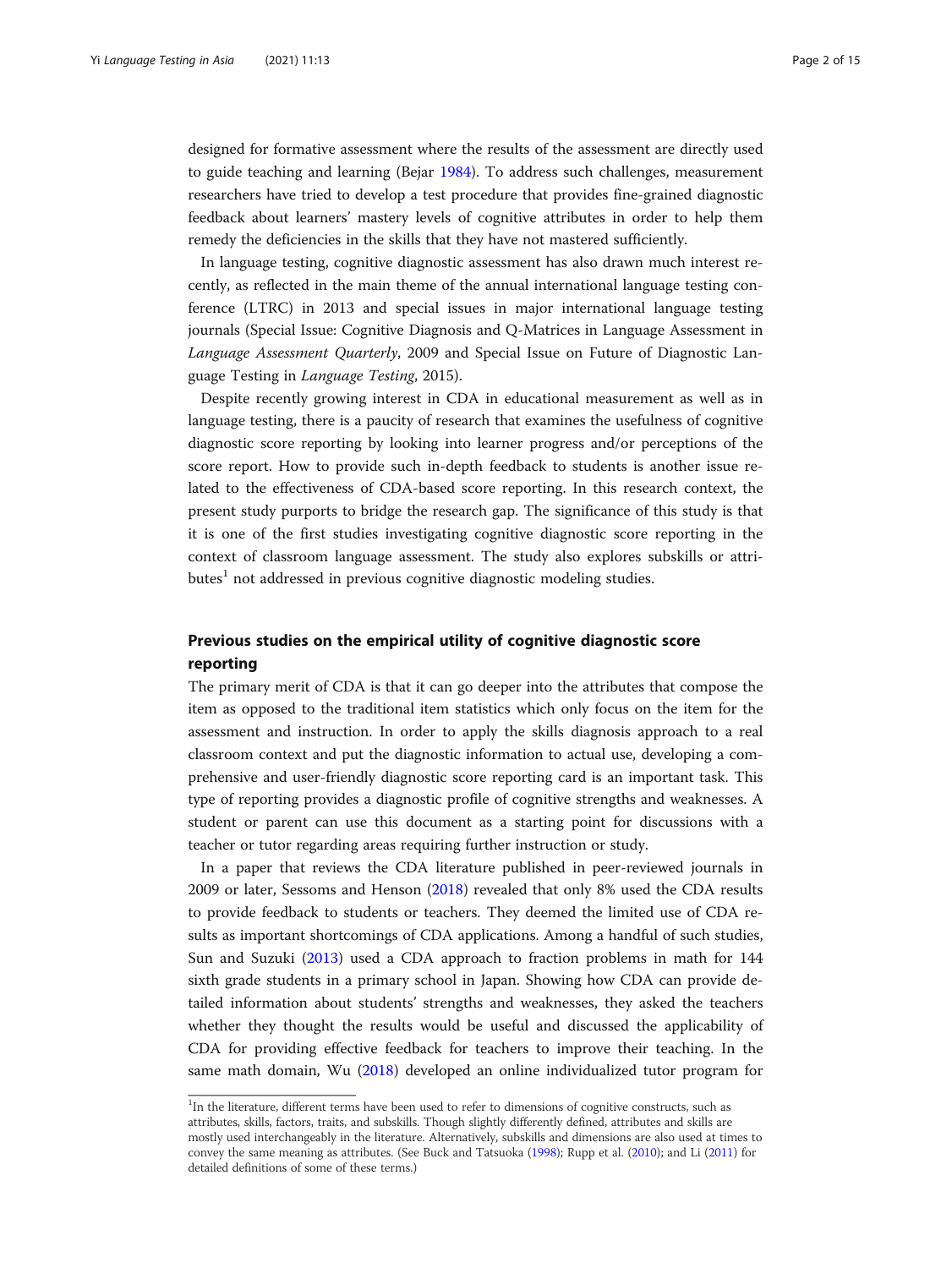fourth grade students in an attempt to explore the effectiveness of the remedial program based on the cognitive diagnostic profiling. The study found that the online individualized tutor program outperformed the traditional remedial instruction program, especially for medium- and low-achieving students.

The literature in language testing also confirms this unbalance in the research. Lee ([2015](#page-14-0)) describes it as "grappling with a fundamental dilemma in meeting two conflicting requirements", which were satisfying psychometric requirements of skill profiles of learners on the one hand and making CDA-based feedback effective for subsequent learning activities, on the other. Elaborating on three core components of diagnostic language assessment, Lee ([2015](#page-14-0)) also mentions that remedial learning or instruction has not yet been studied much. Van der Boom and Jang ([2018\)](#page-14-0) report positive research findings experimenting with young learners. Motivated by the lack of research evidence in cognitive diagnostic assessment, their study found that customized diagnostic feedback based on multiple sources such as students' interests, learning preferences, and reading readiness levels gave them a much better understanding of their strengths and weaknesses and how to target these areas than just providing an achievement level. They conclude that providing students with skills and strategies through feedback allows them to increase their self-regulation and motivation to learn. Slightly from a different angle, Jang et al. [\(2015](#page-14-0)) looked at how holistic diagnostic feedback was interpreted by young learners with different profiles of reading skills, goal orientations, and perceived ability. What changed students' responses to diagnostic feedback were not their reading mastery levels, but psychological factors which strongly impacted the efficacy of feedback processing. Because they were young learners, their parent goal orientations, not their own, also showed significant relationships with their skill mastery levels. The study maintains that young learners' perceptions about ability and orientations to learning dynamically influence the ways they process and use diagnostic feedback and that understanding their interactions with diagnostic feedback is critical for maximizing the effect of the feedback.

Earlier than these studies, Jang's study (Jang [2005\)](#page-13-0) aimed to evaluate the validity of the CDA application to a non-diagnostic L2 reading comprehension test, focusing on the dependability of the Fusion Model's skill profiling, the characteristics of L2 skill profiles, and the diagnostic capacity of the existing test. Her research also examined the validity arguments from the users' perspective on the usefulness of the diagnostic feedback. When creating score reports, she used a reporting format similar to the College Board's Score Report Plus for the PSAT/NMSQT that reports diagnostic information based on an analysis of examinee responses using a modified Rule Space Model (Roberts and Gierl [2010](#page-14-0)). Cognitive diagnostic feedback was provided in the form of language skill descriptors, discriminatory power of items, and skill mastery probabilities. The results of the study were that the CDA approach could provide more fine-grained diagnostic information about reading skills than traditional test scoring, offering useful information for future application of cognitive diagnostic assessment. This study seems to be the only study to date that inquired into the utility of CDA-generated diagnostic feedback with adult English learners.

In this research context of language testing, the uniqueness of the current study is multi-fold. First, the test was developed with the intention of applying cognitive diagnostic assessment from the onset of the project, not retrofitting to the existing non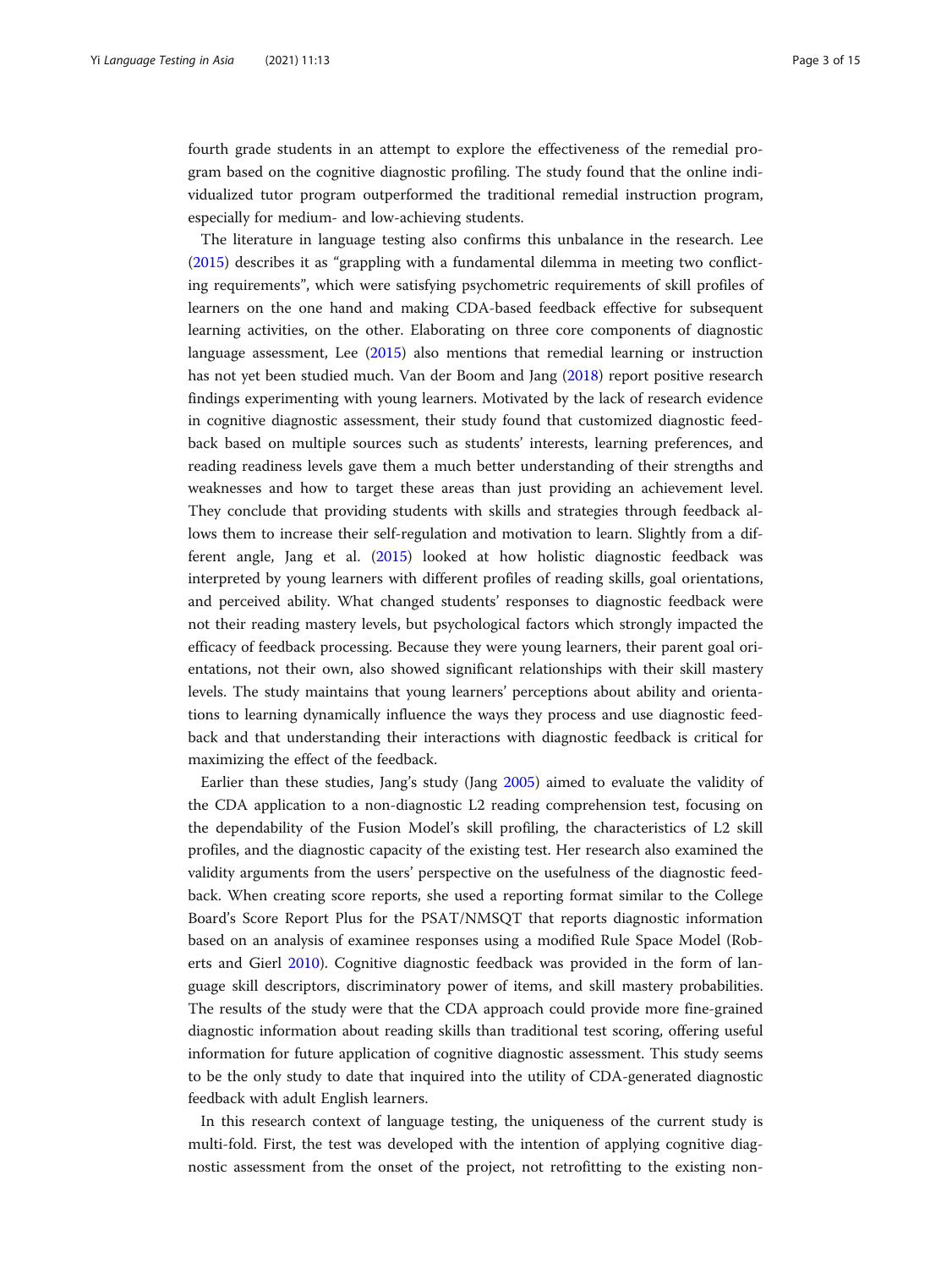diagnostic test. Second, the research significance also lies in the fact that the present study brings CDA into the classroom. The study also experimented with adult EFL learners with language attributes not addressed in previous cognitive diagnostic modeling research. The current study proposes to answer the following research questions.

- 1. Do the participants show progress in their scores after self-regulated learning informed by the detailed score reporting?
- 2. Do the participants feel the information in the cognitive diagnostic score report was helpful? If so, how useful was it according to their perception?

### Methodology

#### Participants and the instrument

The students who participated in the study were first-year college students in Seoul, Korea, who were taking a general English class. Cognitive diagnostic assessment is a measurement method that works with a relatively large number of examinees. For this reason, instructors were contacted and asked if they could participate in this research study. Consequently, 13 intact classes which were about one third of the entire firstyear students took part in the experiment. Of the initial 474 participants, 52 students were international, whose English language performance (mean score  $= 16.038$ , SD  $=$ 6.745) was generally lower than their Korean counterparts. As for the Korean participants, their English proficiency can be indirectly indicated by the national College Scholastic Ability Test (CSAT) levels of the entire freshman cohort of the university that year (Table 1).

The class used a textbook from a globally well-known ESL material publisher (C publisher) which taught English for general purposes with sections for vocabulary, conversation, grammar, listening, and communicative activities. The participants took a 35-item test of English as an achievement test (mid-term test), which had items of grammar and vocabulary taught in class. The test was created by the researcher in consultation with the instructors participating in the study. Table [2](#page-4-0) describes the key features of the test. The attributes required to answer the questions were nine and they were the following: S-V agreement, simple present vs. present continuous, zero conditional, simple past vs. past continuous, past vs. present participle, relative pronoun, used to/did not use to/Did you use to?, words, and expressions (See Q-Matrix in [Appendix IV](#page-13-0)).

# Multiple steps of data collection and analysis

In the initial stage of the research, 474 respondents first took a 35-item test on the 8th week of the semester. Their performance data were analyzed with a cognitive diagnostic model and the resultant detailed diagnostic score report was given to about half of the test-takers, i.e., 239 students (for the detailed score report of the test, see [APPENDIX](#page-13-0)

Table 1 CSAT English levels of Korean participants

| <b>CSAT level</b> | 1 (100) 2 (95) 3 (88) 4 (76) 5 (59) 6 (39) |             |      |      |      | Unknown | <b>Total</b> |
|-------------------|--------------------------------------------|-------------|------|------|------|---------|--------------|
| Percentage        | 18.11                                      | 44.15 23.77 | 6.79 | 2.26 | 0.75 | 4.15    | 100          |

Note. Numbers in parentheses are the percentile scores provided by the KICE (Korea Institute for Curriculum and Evaluation at [www.kice.re.kr](http://www.kice.re.kr))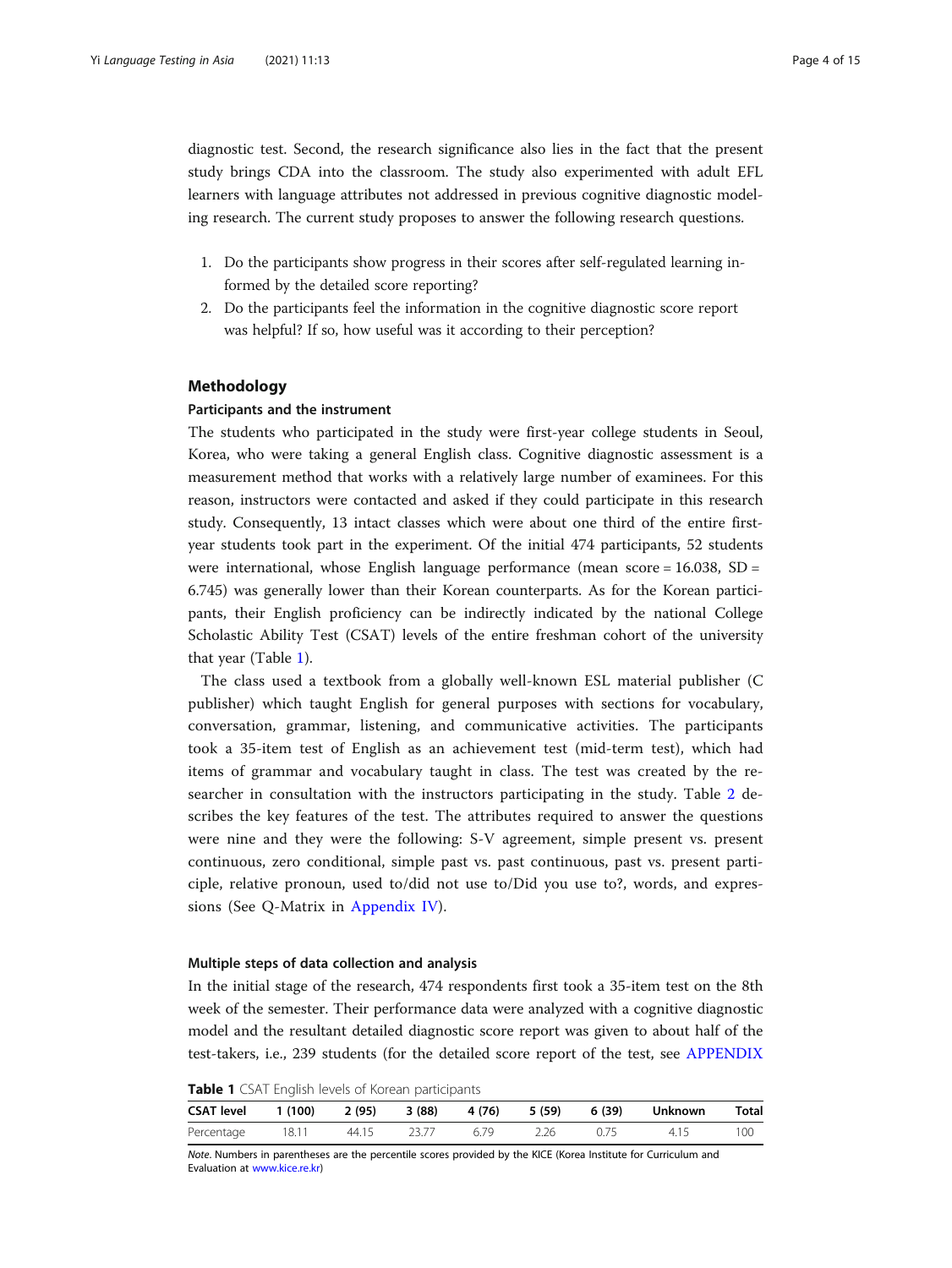<span id="page-4-0"></span>Table 2 Key features of the test instrument

| <b>Skills</b> |      | Time Item type1 Item type2 |                                       | Scoring                 |
|---------------|------|----------------------------|---------------------------------------|-------------------------|
| Grammar,      | Max. | Multiple-                  | Grammaticality judgment, gap-fill for | Same point (no weighted |
| vocabulary    | 2 h  | choice                     | vocabulary                            | scoring)                |

[II](#page-13-0)). The fine-grained diagnostic score report was provided around the 13th week of the semester. Then, those who received the score report were given 1 week to prepare for another test that assessed their progress with the nine attributes. The two tests were virtually identical, because only proper nouns were replaced and a few words from a couple of distractors were removed, which did not affect the meaning and answer key (for sample items, see [APPENDIX I\)](#page-13-0).

The second test was given on the 14th week of the same semester, with the interval between the tests being 6 weeks. However, this time lapse cannot be considered remedial intervention because participants were not instructed to relearn the attributes assessed in the first test during the period. Rather, the 6-week interval was given in order to minimize the practice effect of the test. According to the literature (Brown et al. [2008](#page-13-0)), if a test is repeated sometime between 3 and 6 weeks, the learning effect from practice or recall of initial response is not significant.

Out of the 239 EFL learners, 217 students took the second test. After the second test, they were asked to complete a survey. The survey questionnaire was designed to ask about the overall effectiveness of the CDA feedback as well as the usefulness of each component of the CDA score report. Of those who received the report and took the test, the number of students who actually read the report and responded to the questionnaire was only 205 learners (Fig. 1).

In order to capture the description of the performance of the entire group, the testtaker responses of 474 students were calibrated with methods of the classical test theory (CTT) and the 2-parameter item response theory (2PL IRT) model. Before discussing the analysis results by the CDA method, characteristics of the performance data are provided in terms of the CTT and 2PL IRT. These methods will help interpret the

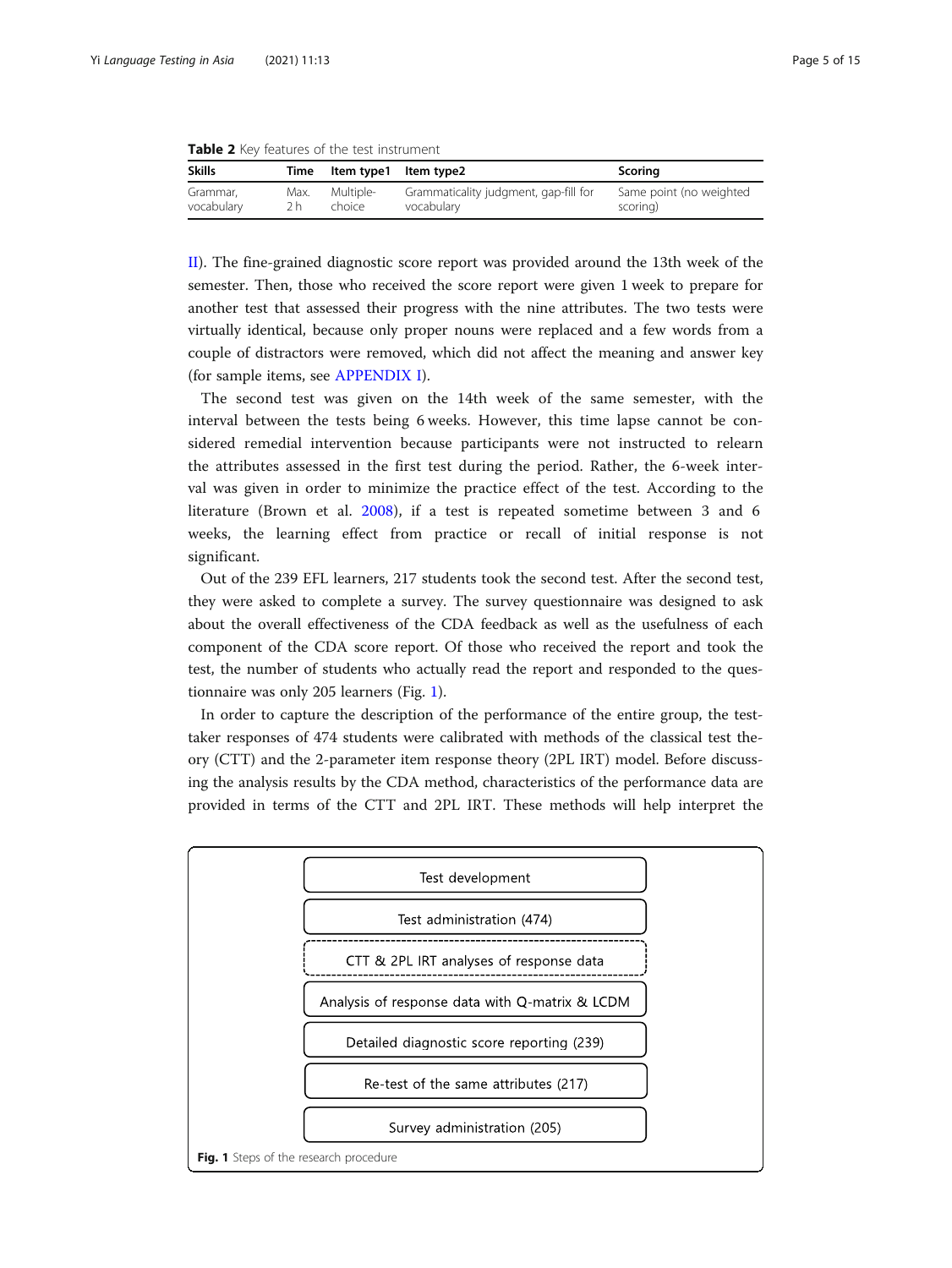whole picture of the data in terms of the well-known indices such as test difficulty and discrimination.

Table 3 provides the basic item statistics based on the analysis by the CTT. According to Cangelosi's [\(1990\)](#page-13-0) criteria, the average item difficulty of 0.636 is within the appropriate item facility range (0.25–0.75) and thus deemed as acceptable. The mean discrimination of the test items (0.389) can be considered "good with possibilities for improvement" according to Ebel and Frisbie's ([1986](#page-13-0)) recommendations. According to these criteria, excellent item discrimination value is 0.39 or higher.

The analysis results by the two-parameter IRT are given in Table [4.](#page-6-0) The mean difficulty of − 0.561 indicates that the test was slightly on the easy side, as an item with a difficulty (b-parameter, which is usually from − 3 to 3) of 0 is usually considered to be of average difficulty. The mean discrimination of 1.009 is considered moderate according to Baker's interpretation guide, which says discrimination values between 0.65 and 1.34 are moderate and values between 1.35 and 1.69 are high (Baker [2001](#page-13-0)). Lastly, the Cronbach alpha for the reliability of the test was 0.78, which is higher than 0.7 and thus acceptable according to the commonly accepted rule of thumb for describing the internal consistency of a test.

# Cognitive diagnostic model and the software

The cognitive diagnostic model employed in the study is the Log-linear cognitive diagnosis model (LCDM) which was proposed recently by Henson et al. ([2009](#page-13-0)). As a general model, the strength of the LCDM is that it deals with each item more flexibly and identifies the optimal model for each item even in the same test data. The model was also found to be the best fit to a set of ESL grammar test data in a recent study (Yi [2017](#page-14-0)). The software program used to estimate this model was Mplus (Muthén & Muthén, [2017](#page-14-0)), which is a latent variable modeling program for Windows and used for a wide variety of statistical analyses, not only for cognitive diagnostic modeling.

# Results

#### Reliability of the parameter estimates (model fit to the data)

Before looking into the results of the analysis on test-taker ability, model fit indices for the analysis must be examined to see if the numerical findings are reliable. One quick measure of the model fit to the data is investigating the significance of the parameter estimates of the attributes that are defined for each test item. The LCDM takes a similar approach to ANOVA and the attributes in each item are statistically tested with intercepts, main effects, and interaction parameters. In order to prove that the attributes identified for each item are valid, the two types of parameters except the intercepts must be statistically significant.

| Table 3 Learner response data analysis by CTT |  |  |  |
|-----------------------------------------------|--|--|--|
|-----------------------------------------------|--|--|--|

| No. of items | Mean difficulty    | <b>Mean discrimination</b> | <b>Measurement error</b> | <b>Examinees</b> |
|--------------|--------------------|----------------------------|--------------------------|------------------|
| -35          | 0.636              | 0.389                      | 2.486                    | 474              |
| Mean score   | Standard deviation | Min. score                 | Max. score               | Median           |
| 22.276       | 5.982              |                            | 34                       | フ3               |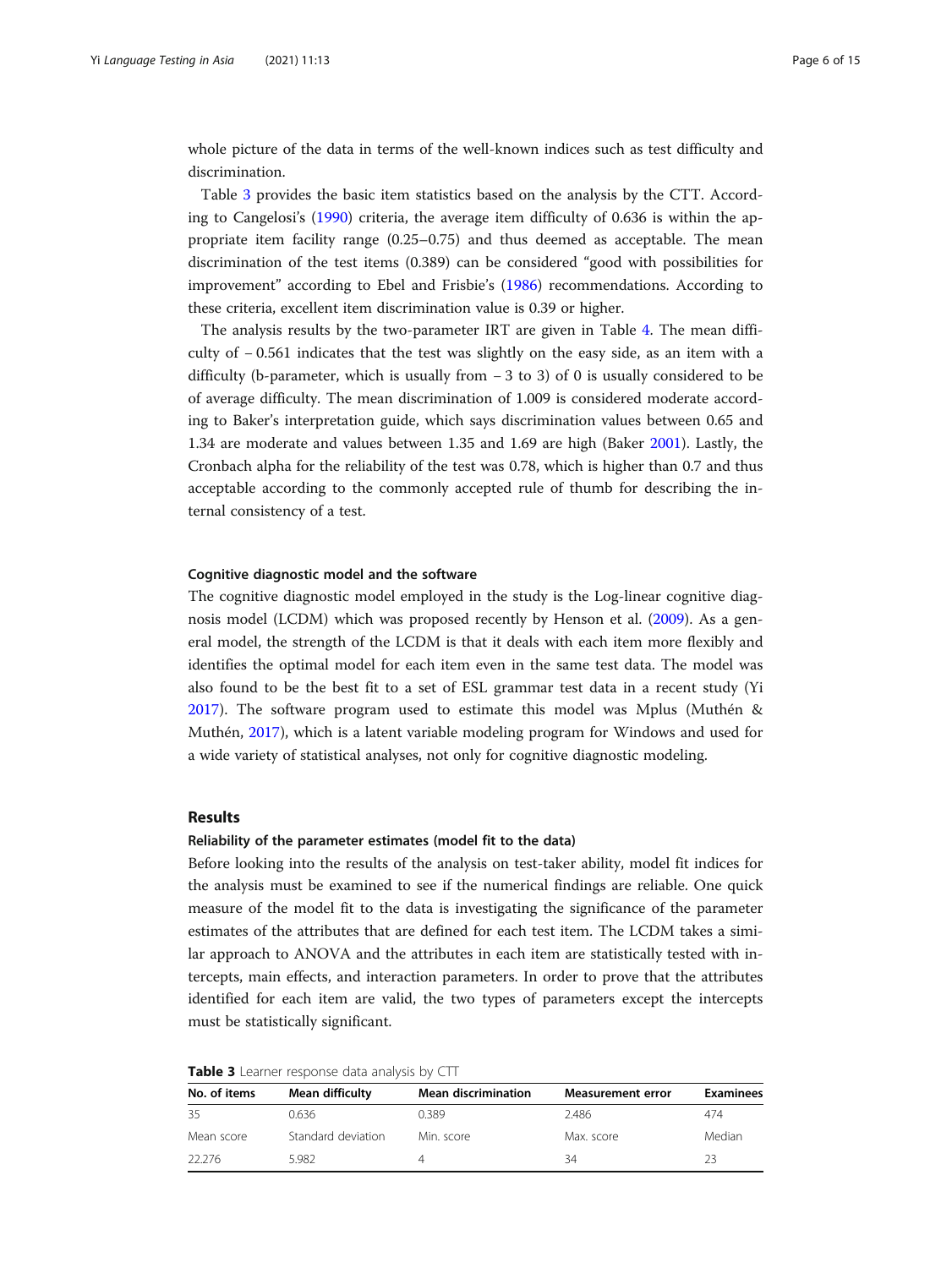|                    | Mean difficulty | <b>Mean discrimination</b> | <b>Test-taker ability</b> |
|--------------------|-----------------|----------------------------|---------------------------|
| Mean               | $-0.561$        | .009                       | 0.078                     |
| Standard deviation | $^{\circ}.005$  | 0.413                      | 0.905                     |

<span id="page-6-0"></span>Table 4 Learner response data analysis by IRT

A total of 43 main effects and interaction parameters were generated in this study and 37 parameters turned out to be statistically significant with the alpha level at 0.05 in both the first and second tests (35 main effects and 2 interaction parameters). Table 5 shows the insignificant parameters representing attributes and interactions between the attributes. Two parameters for Attributes 5 (S-V agreement) and 6 (relative pronoun) were insignificant in items 18–20. Despite the insignificance of these parameters, however, the initial estimation results were maintained for the following reasons: First, out of the five items coded for Attribute 5 (S-V agreement) and four items coded for Attribute 6 (relative pronoun), three parameters for Attribute 5 and two parameters for Attribute 6 were still significant. Second, in the Tests of Model Fit section of the Mplus output, both the Pearson Chi-Square Test of Model Fit and the Likelihood Ratio Chi-Square (G statistic) yielded the  $p$ -value of 1.0000. This means that there are statistically insignificant discrepancies between the actual observed distribution of respondents and what we should see under our model. In other words, the model-generated attribute profile of the test-takers would predict the observed response patterns well, which means the statistical model fits the data (Rupp et al. [2010\)](#page-14-0). This translates into the fact that the analyses of examinees' mastery status of each of the nine attributes will be reliable.

# Results of cognitive diagnostic analyses

The main components of the typical output of cognitive diagnostic assessment are the mastery probability of each attribute required to endorse each item and the learner profile that is based on the mastery probability of the attributes. The LCDM output produces a separate file that identifies the learner profile which can also give the mastery probability of each subskill of the test item. The cognitive diagnostic assessment literature defines the status of mastery or non-mastery with the probability, i.e., probability smaller than 0.4 as non-mastery, from 0.4 to 0.6 as unidentified, and from 0.6 to 1 as mastery of the attribute. Table [6](#page-7-0) shows the mean mastery probabilities of all of the respondents (474) pertaining to each attribute required in the test. It also gives the proportions of test-takers who mastered or did not master the attributes.

Some notable findings are observed in the table. First, the knowledge state of the majority of test-takers are determined either as non-mastered or mastered regarding each attribute. That means only a small proportion of the test-takers are in the gray area

|                        | <b>First test</b>                                                                                        | Second test                                                              |
|------------------------|----------------------------------------------------------------------------------------------------------|--------------------------------------------------------------------------|
| Main effect parameters | Item 18 Attribute 5 (SV agreement)<br>Item 19 Attribute 6 (Relative pron.)<br>Item 20 Attributes 5 and 6 | Item 18 Attributes 5 and 6<br>Item 19 Attribute 6<br>Item 20 Attribute 5 |
| Interaction parameters | Item 18 interaction<br>Item 19 interaction                                                               | Item 18 interaction<br>Item 19 interaction                               |

Table 5 Insignificant parameters of main effects and interactions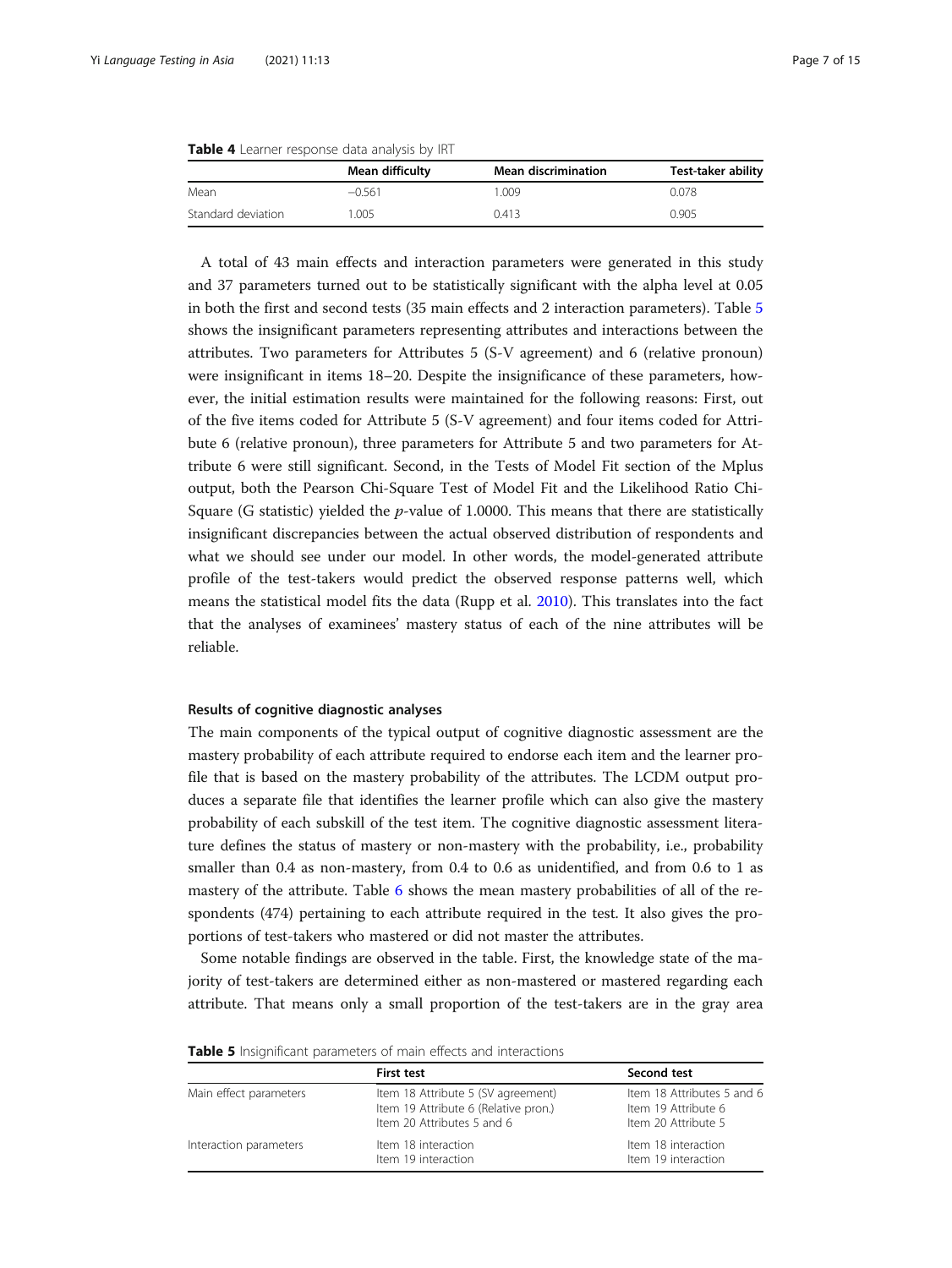|                                | Mean  | Non-mastery (0-0.4) | $0.4 - 0.6$ | Mastery (0.6-1) |
|--------------------------------|-------|---------------------|-------------|-----------------|
| 1. Simple present/ progressive | 0.589 | 157 (33.1%)         | 64 (13.5%)  | 253 (53.4%)     |
| 2. Zero conditional            | 0.287 | 341 (71.9%)         | 6(1.3%)     | 127 (26.8%)     |
| 3. Simple past/ progressive    | 0.489 | 220 (46.4%)         | 38 (8.0%)   | 216 (45.6%)     |
| 4. Participles                 | 0.714 | 125 (26.4%)         | 11 (2.3%)   | 338 (71.3%)     |
| 5. Subject-verb agreement      | 0.557 | 177 (37.3%)         | 60 (12.7%)  | 237 (50%)       |
| 6. Relative pronoun            | 0.584 | 133 (28.1%)         | 50 (10.5%)  | 291 (61.4%)     |
| 7. Used to                     | 0.380 | 284 (59.9%)         | 25 (5.3%)   | 165 (34.8%)     |
| 8. Vocabulary                  | 0.807 | 78 (16.5%)          | 12 (2.5%)   | 384 (81.0%)     |
| 9. Expressions                 | 0.755 | 96 (20.2%)          | 25 (5.3%)   | 353 (74.5%)     |

<span id="page-7-0"></span>Table 6 Mean mastery probabilities and 474 examinee percentages of attributes

where their skill mastery is not clearly identified. Second, the mean mastery probability of the attributes follows the order of the attributes,  $8 > 9 > 4 > 1 > 6 > 5 > 3 > 7 > 2$ , which is interpreted as vocabulary being the least difficult and "used to" and zero conditional the most difficult attributes to master.

One of the points of focus of this research is to examine the difference between the two tests administered before and after giving the cognitive diagnostic score reports. Out of 474 learners who took the test, 217 students took the re-test after being given the diagnostic score report. Tables 7 and [8](#page-8-0) provide the mean probabilities of the nine attributes defined for the test. The tables also inform us of the proportion of the nonmastery and mastery learners of these sub-skills.

Important observations in these tables are the change in each mean mastery probability and the proportion of three examinee groups, i.e., non-mastery, undefined, and mastery groups. What is notable when comparing the two tables (Tables 7 and [8](#page-8-0)) is that the mean mastery probabilities of the two italicized attributes (zero conditional and simple past/progressive) somewhat decreased after the students were provided with diagnostic information on the score report. In order to see if these increases or decreases in the mastery probabilities are statistically meaningful, paired dependent ttests were conducted and the results are as follows in Table [9](#page-8-0). The percentages of three respondent groups (non-mastery, undefined, and mastery) indeed reflect these changes in the mean mastery probabilities. That is, the proportion of non-mastery students drops and that of mastery learners rises as the mean probabilities go up, and vice versa (Fig. [2](#page-9-0)).

|                                | Mean  | Non-mastery (0-0.4) | $0.4 - 0.6$ | Mastery (0.6-1) |
|--------------------------------|-------|---------------------|-------------|-----------------|
| 1. Simple present/ progressive | 0.632 | 64 (29.5%)          | 25 (11.5%)  | 128 (59.0%)     |
| 2. Zero conditional            | 0.340 | 144 (66.4%)         | 3(1.4%)     | 70 (32.3%)      |
| 3. Simple past/ progressive    | 0.539 | 87 (40.1%)          | 17 (7.8%)   | 113 (52.1%)     |
| 4. Participles                 | 0.749 | 50 (23.0%)          | 5(2.3%)     | 162 (74.7%)     |
| 5. Subject-verb agreement      | 0.446 | 112 (51.6%)         | 23 (10.6%)  | 82 (37.8%)      |
| 6. Relative pronoun            | 0.538 | 83 (38.2%)          | 16 (7.4%)   | 118 (54.4%)     |
| 7. Used to                     | 0.317 | 145 (66.8%)         | 8 (3.7%)    | 64 (29.5%)      |
| 8. Vocabulary                  | 0.860 | 26 (12.0%)          | 3(1.4%)     | 188 (86.6%)     |
| 9. Expressions                 | 0.794 | 36 (16.6%)          | 8 (3.7%)    | 173 (79.7%)     |

**Table 7** Mean mastery probabilities and 217 examinee percentages on the first test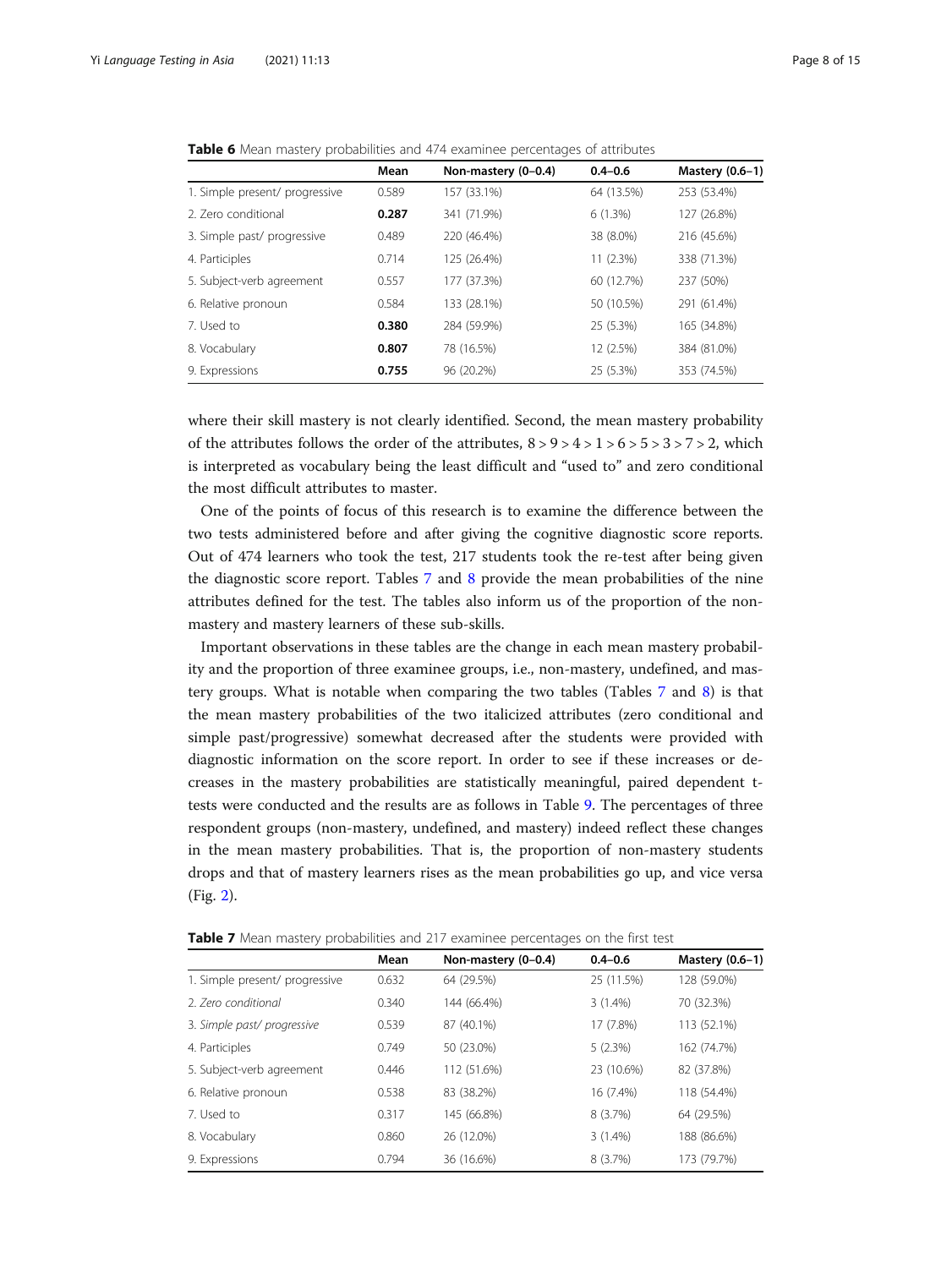| Mean  | Non-mastery (0-0.4) | $0.4 - 0.6$ | Mastery (0.6-1) |
|-------|---------------------|-------------|-----------------|
| 0.677 | 60 (27.6%)          | $11(5.1\%)$ | 146 (67.3%)     |
| 0.323 | 148 (68.2%)         | $3(1.4\%)$  | 66 (30.4%)      |
| 0.472 | 100 (46.1%)         | 26 (12.0%)  | 91 (41.9%)      |
| 0.762 | 45 (20.7%)          | 7(3.2%)     | 165 (76.0%)     |
| 0.588 | 71 (32.7%)          | 34 (15.7%)  | 112 (51.6%)     |
| 0.612 | 49 (22.6%)          | 24 (11.1%)  | 144 (66.4%)     |
| 0.389 | 129 (59.4%)         | 12 (5.5%)   | 76 (35.0%)      |
| 0.873 | 21 (9.7%)           | 5(2.3%)     | 191 (88.0%)     |
| 0.831 | 27 (12.4%)          | 12 (5.5%)   | 178 (82.0%)     |
|       |                     |             |                 |

<span id="page-8-0"></span>**Table 8** Mean mastery probabilities and 217 examinee percentages on the second test

Out of the changes in the two attributes whose means declined unlike was expected, the decrease in the *zero conditional* attribute was not statistically significant ( $p = 0.526$ ), which means the students' understanding of zero conditional did not show any improvement or deterioration after the cognitive diagnostic score reporting. On the contrary, their mastery of simple past/ progressive worsened as the mean mastery probability declined (0.539 to 0.472) and the decrease proved statistically significant. The other seven attributes also showed progress after the participants were informed of their deficiencies in the score report, except vocabulary whose growth in the mean did not prove statistically significant ( $p = 0.229$ ). The reasons for these results will be addressed in the discussion section.

# Results of the survey

The survey asked six questions, among which two questions were open-ended asking for a short answer (see [Appendix III](#page-13-0)). The second question in the survey sought a response about the usefulness of the information provided in the cognitive diagnostic score report. It asked which information was the most helpful out of the three types: (1) the table that shows each correct (O) and incorrect (X) item and the attribute(s) of each item; (2) the mastery profile produced by the cognitive diagnostic assessment, informing their strengths and weaknesses and thus giving directions for future studies; and (3) a table that provides the mastery probability of each attribute estimated by the cognitive diagnostic assessment. Table [10](#page-9-0) shows that out of the 205 students who

| Table 9 Comparisons of mean mastery probabilities in the first and second tests |  |  |
|---------------------------------------------------------------------------------|--|--|
|---------------------------------------------------------------------------------|--|--|

|                             | Mean/SD (1st test) | Mean/SD (2nd test) | t-statistic (df) | p-value  |
|-----------------------------|--------------------|--------------------|------------------|----------|
| 1. Simple present/ progress | 0.632/0.364        | 0.677/0.353        | $-2.027(216)$    | $0.044*$ |
| 2. Zero conditional         | 0.340/0.405        | 0.323/0.381        | 0.636(216)       | 0.526    |
| 3. Simple past/progressive  | 0.539/0.389        | 0.472/0.366        | 2.970 (216)      | $0.003*$ |
| 4. Participles              | 0.749/0.387        | 0.762/0.376        | $-2.464(216)$    | $0.015*$ |
| 5. Subject-verb agreement   | 0.446/0.356        | 0.588/0.359        | $-5.621(216)$    | $0.000*$ |
| 6. Relative pronoun         | 0.538/0.338        | 0.612/0.317        | $-2.801(216)$    | $0.006*$ |
| 7. Used to                  | 0.317/0.403        | 0.389/0.415        | $-2.740(216)$    | $0.007*$ |
| 8. Vocabulary               | 0.860/0.292        | 0.873/0.278        | $-1.207(216)$    | 0.229    |
| 9. Expressions              | 0.794/0.327        | 0.831/0.305        | $-3.020(216)$    | $0.003*$ |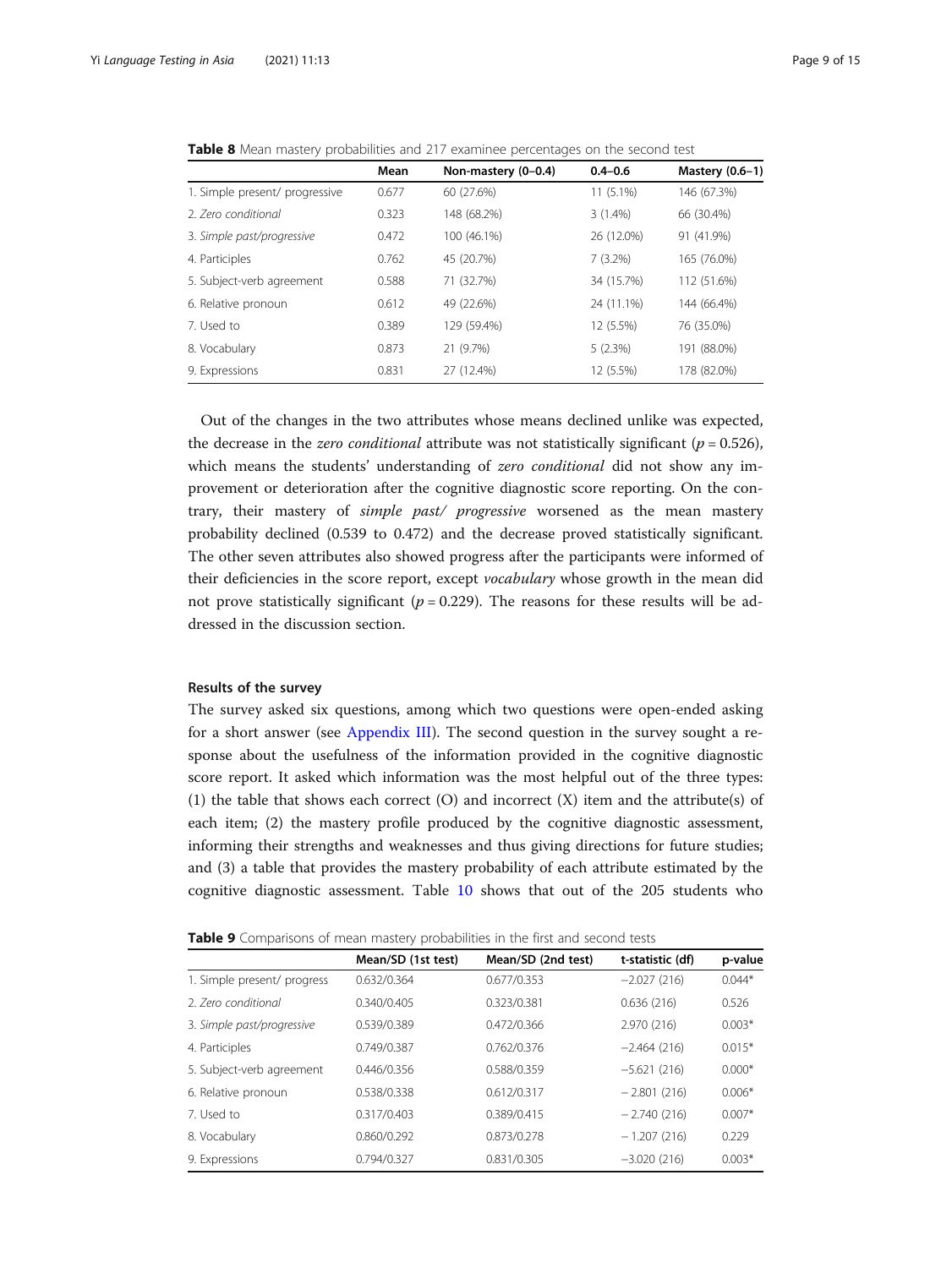<span id="page-9-0"></span>

actually read the score report and responded to the particular question in the survey, 1–2-3 and 2–1-3 garnered the greatest number of choices, accounting for almost 60% of the responses. It means that respondents perceived the first set of information (in a table showing all the correct and incorrect items and their required attributes) and the learner profile yielded by the cognitive diagnostic analysis as the most useful and the third type of information (the estimated mastery probability of each attribute) the least helpful. However, in 31.2% of the responses, the third type of information, the mastery probability of attributes, took the second place (i.e.,  $2-3-1$  and  $1-3-2$ ) in terms of its utility.

In response to the question asking about the language learning area in which this type of detailed score report will be the most helpful, learners answered that it will be very useful in grammar, as seen in Table [11,](#page-10-0) followed by vocabulary and writing.

In their responses to the two short answer questions (questions 3 and 4), clear patterns were discerned with the most frequent answers. Tables [12](#page-10-0) and [13](#page-11-0) summarize the proportion of the most frequent reactions by the participants.

Besides these repeated answers, each of the following responses was given by one student each, which took up about 3.3% of all of the responses.

- 1. No deficient attribute was reported so the score report did not help.
- 2. It helped me make an organized plan for studying
- 3. More intuitive information would help.
- 4. The report motivated me.
- 5. It informed me about my priorities in studying.

What is very prominent in these answer patterns is that a negative reaction (Part3 was not very helpful) was the most frequent, accounting for about 40% of the responses. Another interesting opinion is that they thought it would have helped more if they had been able to see the actual test items with the probabilities. Other answers

Table 10 Participant perception of the usefulness of the three types of information in the score report

| Choices              | $1 - 2 - 3$ | $2 - 1 - 3$ | $2 - 3 - 1$ | $1 - 3 - 2$ | $3 - 2 - 1$ | $3 - 1 - 2$ |
|----------------------|-------------|-------------|-------------|-------------|-------------|-------------|
| Frequency 61 (29.8%) |             | 60 (29.3%)  | 41 (20%)    | 23 (11.2%)  | 16 (7.8%)   | 4 (1.9%)    |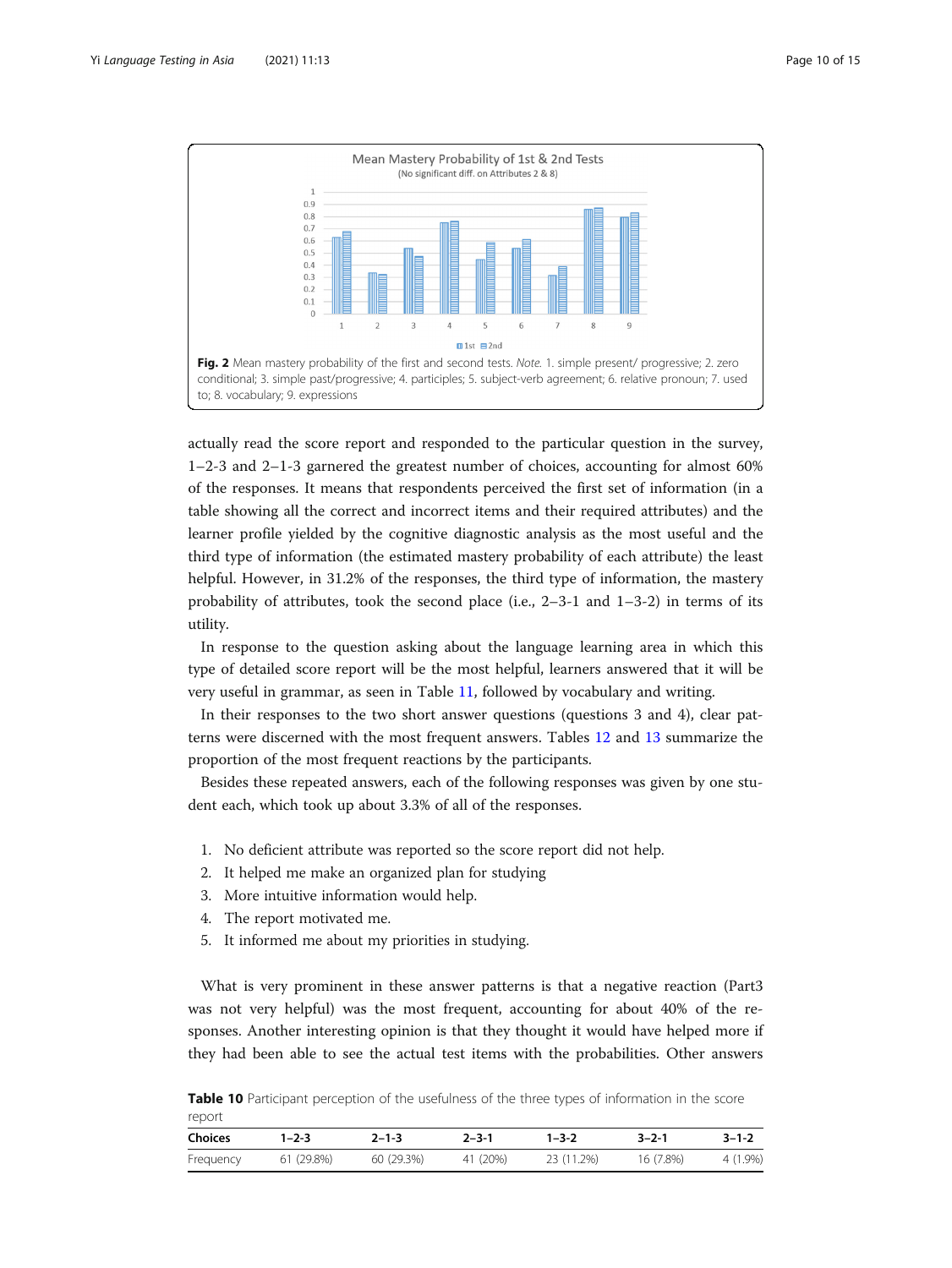<span id="page-10-0"></span>

| <b>Table 11</b> Participant perception of the usefulness of CDA score report for each language area |  |  |
|-----------------------------------------------------------------------------------------------------|--|--|
|-----------------------------------------------------------------------------------------------------|--|--|

|           | Ο1    | $Q6-1$ (S) | $Q6 - 2$ (W) | $Q6 - 3$ (R) | $Q6-4$ (L) | $Q6 - 5$ (V) | $Q6 - 6$ (G) |
|-----------|-------|------------|--------------|--------------|------------|--------------|--------------|
| Mean      | 3.908 | 3.085      | 3.690        | 3.587        | 3.131      | 3.881        | 4.355        |
| <b>SD</b> | 0.905 | ' 095      | 0.814        | 0.896        | 1.608      | 0.789        | 0.751        |

Note. S speaking; W, writing; R, reading; L, listening; V, vocabulary; G, grammar

included "Part2 is more helpful," "non-mastery probabilities (or ability indices) rather than mastery probabilities would be more helpful," and "Part3 was like part of the CSAT score report, which was why I didn't like it."

# Discussion and conclusion

The cognitive diagnostic assessment method has the potential to be a powerful tool that can bridge the gap between teaching and testing. Amid the prior research background in which only a small proportion of cognitive diagnostic assessment studies actually provided feedback to students or teachers, despite the promises that CDA can be used to inform teaching and provide detailed feedback about strengths and weaknesses, the current study attempted to fill this gap in the research.

Answering the first research question of whether the fine-grained information in the CDA score report helped with the learners' progress in learning, the t-test results between the first and second tests uncovered that students made statistically significant progress on six attributes out of nine. However, they did not show any improvement or regress on the attribute, *zero conditional*, while their mastery of simple past vs. progressive worsened as the mean mastery probability showed a statistically significant decline (0.539 to 0.472) even after the diagnostic score reporting. It is obvious that these two attributes are more challenging to master than the other attributes. Particularly, their knowledge of distinctive use of simple past vs. past progressive weakened as time passed by and was not reinforced by selfdirected learning informed by the detailed CDA score reporting. For these challenging subskills, more effective reporting strategies seem clearly necessary, getting beyond a minimalist approach to feedback in order to make feedback an "inherent catalyst" for self-regulated learning activities (Butler and Winne [1995](#page-13-0)).

The remaining seven attributes also showed improvement after their score report informed their deficiencies, except vocabulary whose growth in the mean was not supported statistically ( $p = 0.229$ ). We could make an assumption that the reason for this is that, unlike other language subskills in the test, learning words is not studying some kind of pattern or rule, which means mastering words from the previous test does not guarantee endorsing other vocabulary items in the subsequent test if the words are not the same in the two tests.

Table 12 Reasons for perceiving Part2 (mastery profile informing strengths and weaknesses) as useful

|           |        |           |            |           |            | <b>Total</b> |
|-----------|--------|-----------|------------|-----------|------------|--------------|
| Frequency | 74.8%) | 10 (6.6%) | $9(6.0\%)$ | $(5.3\%)$ | $6(4.0\%)$ |              |

Note. 1. gives a chance to know my weaknesses and remedy them; 2. helps me study more efficiently (use time more efficiently); 3. explains my deficiencies very specifically (not just the total score); 4. provides a direction for studying; 5. do not know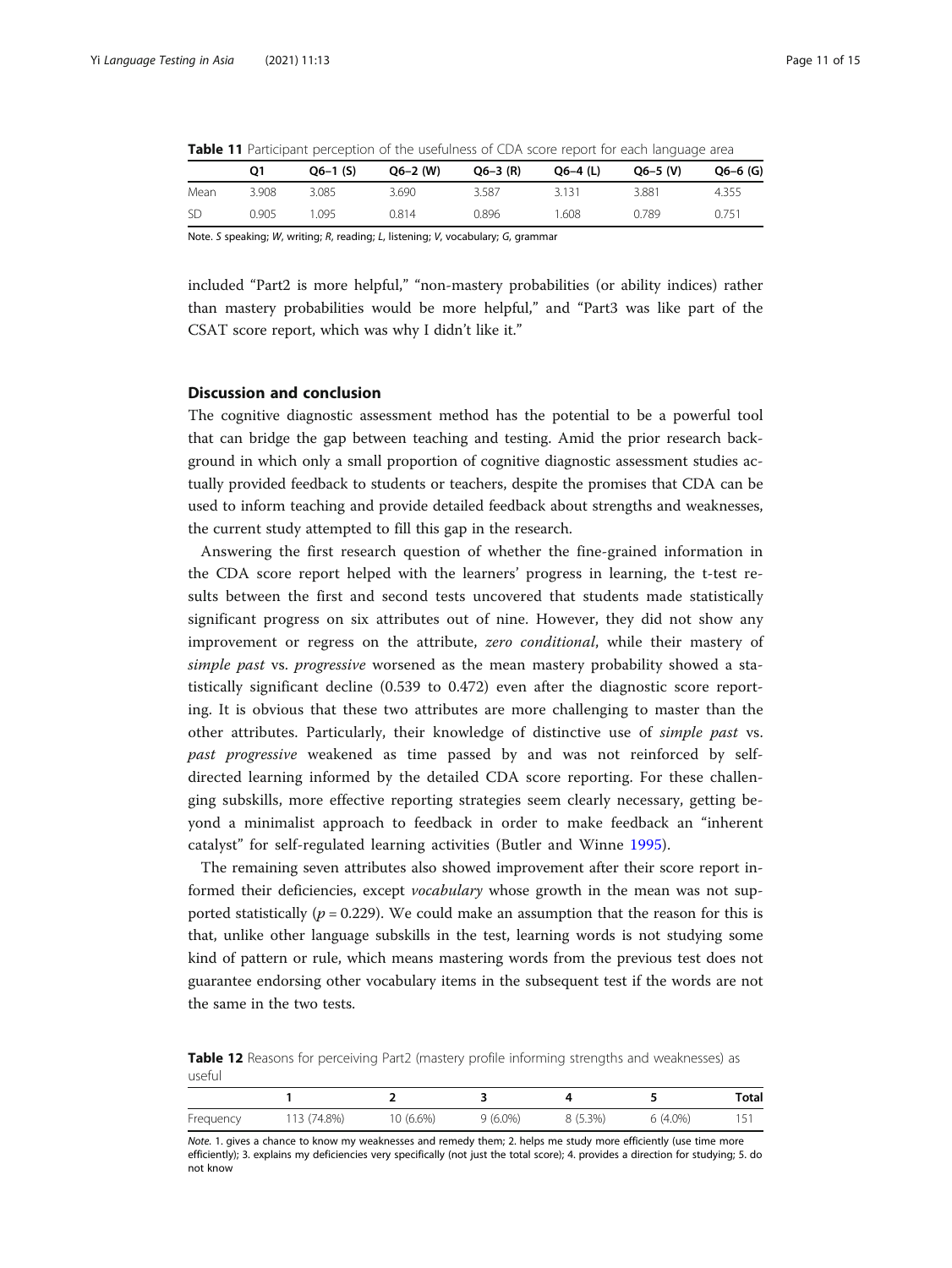<span id="page-11-0"></span>Table 13 Reasons for perceiving Part3 (a table providing the mastery probability of each attribute) as useful

|           |            |            |            |                   |          | Total |
|-----------|------------|------------|------------|-------------------|----------|-------|
| Frequency | 45 (39.1%) | 40 (34.8%) | 13 (11.3%) | 5 (4.3%) 4 (3.5%) | 4 (3.5%) |       |

\* Note. 1 does not really help (including "does not inform about what to study"); 2. shows my weaknesses/ what skills to strengthen; 3. more specific, accurate, objective indices; 4. shows my global knowledge state; 5. gives confidence, motivation to increase the probabilities; 6. need to see test items

With regard to the second research question of whether learners perceived the information in the cognitive diagnostic score report as being helpful, their response overall was on the positive side with a mean of 3.91 on the 5-point Likert scale. As for the more specific question of which part of the score report was the most helpful, the majority of the participants (59.1%) thought of the first set of information (in a table showing all the correct and incorrect items and their required attributes) and the learner profile yielded by the cognitive diagnostic analysis as more useful than the third type of information (the estimated mastery probability of each attribute). However, in 31.2% of the responses, the third type of information, the mastery probability of attributes, took the second place (i.e.,  $2-3-1$  and  $1-3-2$ ) in terms of its usefulness. One possible interpretation of these outcomes is that unlike the first and second set of learner information, learners felt mere mastery probabilities of mastering subskills did not give any interpretation and thus any guidance for future remedial studies.

Their responses to open-ended questions are in line with these results. Looking at Tables [12](#page-10-0) and 13, about three quarters (74.8%) viewed the learner profile that defined their weaknesses and strengths as useful, while only a little over one-third (34.8%) of the respondents regarded the mastery probability of each subskill as informative. Moreover, about 40% of the students perceived that knowing their mastery probability of each language attribute did not really help or inform what or how to study to remedy their deficiencies. In relation to this reaction, an interesting opinion seems worth noting, as four participants held that it would have been more helpful if they had seen the actual test items in the score report. In school exams which do not usually reuse the same test items, this idea seems feasible. However, in some large-scale commercial tests that take test items out of item pools and, thus, might use the same items in later tests, not the actual items but alternative sample items could be used to meet the needs in this case. All in all, these survey results directly indicate what type of information that can be presented from cognitive diagnostic modeling will better inform instruction and guide self-directed learning.

In response to the question asking about the language learning area in which this type of detailed score report would be the most helpful, learners answered that it will be very useful in grammar, as seen in Table [11](#page-10-0), followed by vocabulary and writing. One could think of two possible reasons for this opinion: first, grammar attributes can be more clearly identified than the attributes of other skills such as reading or listening. Second, because many test items employed in this research required grammatical attributes, it was very likely that they affected their judgment about the optimal skills for cognitive diagnostic modeling.

The current study has some limitations which suggest some avenues for future research. First, a contrastive research design involving a control group might reveal the effectiveness of the remedial learning more lucidly. A control group which receives the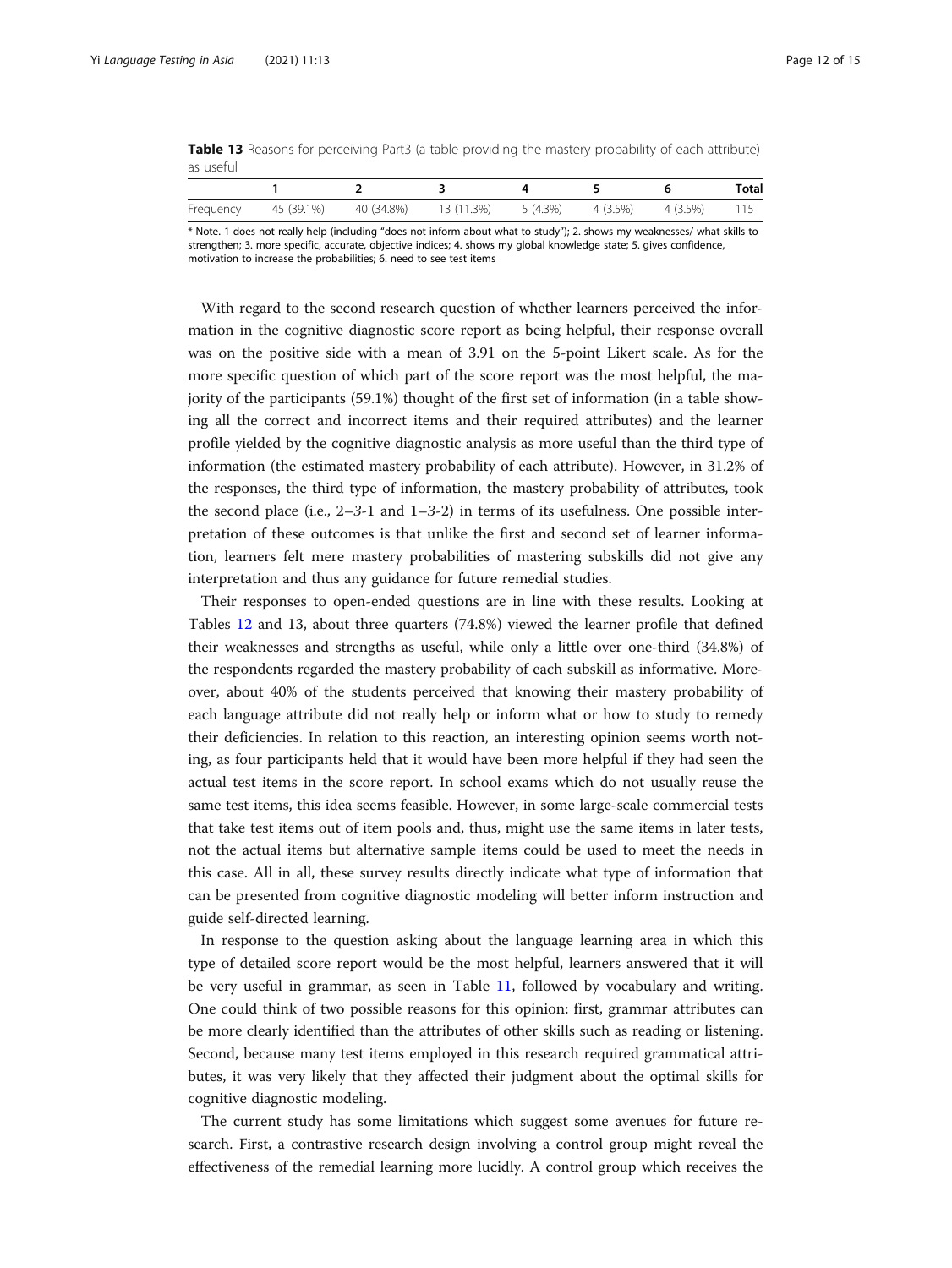typical kind of unidimensional score report with the total score (and with the correct/ incorrect item table) might more clearly highlight the beneficial effects of the finegrained diagnostic score report. Since there was no control group and the same test was administered twice in the study, one could wonder if part of the improvement of mastery probability on the second test may be attributable to practice effect. Because the time interval between the tests was 6 weeks, any learning effect from practice or recall of initial response probably did not affect the test scores significantly (Brown et al. [2008](#page-13-0)). However, considering the usual intermission for test-retest reliability is 8 weeks, it is also true that a minimum lapse of 8 weeks would have attenuated the possible practice effect.

Alternatively, parallel or equivalent test forms could be employed in the future research in order to exclude the chance of practice effect on the test-takers. In that case, the two test forms must be validated as truly alternate so that the scores of two tests are in agreement. Pertaining to the research design of a replicated study, giving learners more time for self-regulated learning informed by the CDA score report would lead to more obvious improvement in their knowledge state. Nevertheless, considering that the students were only given 1 week to compensate for or remedy their deficiencies in this study, the resultant progress shown in the second test was not minor, yielding statistically significant change.

Second, another interesting point of inquiry would be to examine the differing effects of CDA-based detailed score reporting on different proficiency levels. What is intuitive is that a learner must be proficient enough to be able to benefit from the fine-grained CDA score report and take the initiative to engage in self-directed learning. However, there is not enough solid evidence yet garnered from scientific research on the relationship between the level of the learner and the effectiveness of the CDA score report, especially in language testing. That is, the matter of what proficiency groups could take the most advantage of such detailed score reporting has not received sufficient research interest. Thus, it will be worth the research efforts to look into the optimal level of students for CDA and/or the type and amount of diagnostic information that cognitive diagnostic modeling can provide for different proficiency groups.

Lastly, one thing that deserves our careful attention from their responses to the two short answer questions in the survey was that a negative reaction to Part3 (not very helpful) recurred the most frequently, taking up about 40% of the responses. It may imply that the CDA score reporting should go so far as to provide remedial learning activities. For example, for grammar attributes, the score report could suggest different levels of tasks that range from consciousness raising, substitution drills, sentence-level composition using the target grammar points, to even controlled/guided writing. The report card could further guide learners to openly accessible online learning materials or mobile applications, to name a few. To this end, a string of research efforts should ensue to investigate how to design, develop, and provide remedial learning activities in the CDA score reporting.

This research shows us that the type of information which provides individual students' learner profile can be significantly more helpful than the information that traditional assessment can provide. Despite the concern that the improvement of skill mastery probability discovered in the second test may be compounded with a construct-irrelevant factor, the findings about the learner perception of the overall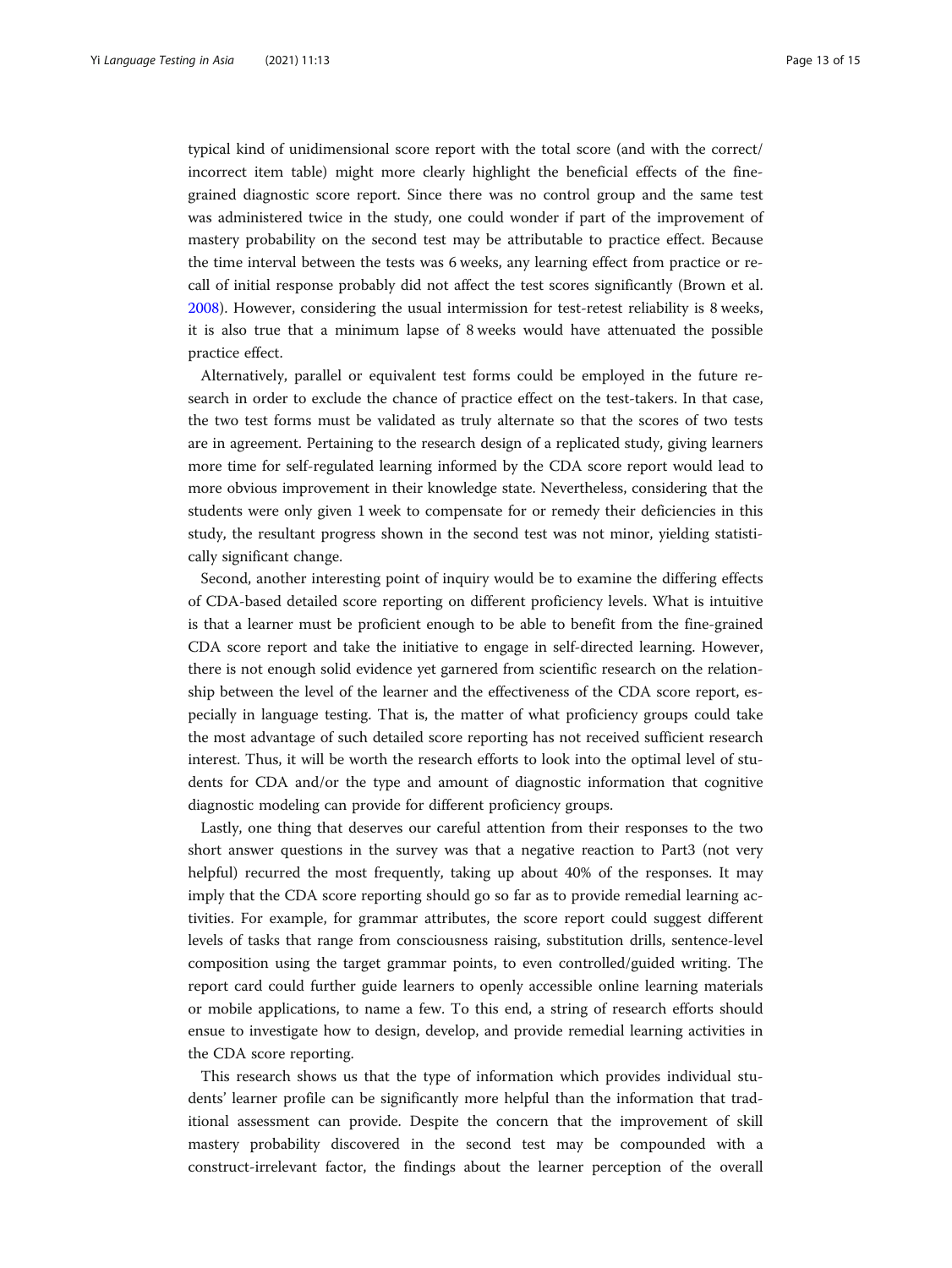<span id="page-13-0"></span>CDA score reporting and each component of the score report still make this study significant. The survey results of the study clearly reveal what type of information from cognitive diagnostic modeling will inform instruction and guide self-directed learning more effectively.

Cognitive diagnostic assessment enables detailed score reporting and can provide profiling of individual students even when the test-taker group is large-scale. Nonetheless, as one Korean proverb goes, even numerous precious beads do not become a jewel before they are threaded. Whatever psychometric efforts are put into making the cognitive diagnostic modeling reliable and the resultant learner skill profiles dependable, if the end-users in the educational settings are not fully aware of the usefulness of such output and/or these student profiles are not put into actual use for remedial selfstudies or classroom instruction, the overall endeavor will not bear any fruit. It is hoped that the present study motivates more research on the use of CDA-generated score reports for follow-up instruction and, particularly, remedial self-regulated learning.

#### Supplementary information

The online version contains supplementary material available at [https://doi.org/10.1186/s40468-021-00127-4.](https://doi.org/10.1186/s40468-021-00127-4)

Additional file 1. Appendices

#### Acknowledgements

The author thanks all the students and teachers who helped in collecting the data.

#### Author's contributions

One author conducted the research and wrote this paper. The author read and approved the final manuscript.

#### Author's information

The author got a Ph.D. degree in language testing from the University of Illinois at Urbana-Champaign. The author had several papers published on cognitive diagnostic assessment in journals including Language Testing and Applied Measurement in Education, which are indexed by SSCI.

#### Funding

The author received funding for this research from Sangmyung University.

#### Availability of data and materials

The datasets for the current study are available on reasonable request.

#### Declarations

#### Competing interests

The author declares that there are no competing interests.

Received: 1 March 2021 Accepted: 28 May 2021 Published online: 02 August 2021

#### References

Baker, F. B. 2001. The basics of item response theory, ERIC Clearinghouse on Assessment and Evaluation, [http://echo.edres.](http://echo.edres.org:8080/irt/baker/) [org:8080/irt/baker/](http://echo.edres.org:8080/irt/baker/)

Bejar, I. I. (1984). Educational diagnostic assessment. Journal of Educational Measurement, 21, 175–189.

Brown, G., Irving, E., & Keegan, P. (2008). An introduction to educational assessment, measurement and evaluation. Pearson Prentice Hall.

Buck, G., & Tatsuoka, K. (1998). Application of the rule-space procedure to language testing: Examining attributes of a free response listening test. Language Testing, 15(2), 119–157.

Butler, D. L., & Winne, P. H. (1995). Feedback and self-regulated learning: a theoretical synthesis. Review of Educational Research, 65, 245–281.

Cangelosi, J. S. (1990). Designing tests for evaluating student achievement. New York: Longman.

Ebel, R. L., & Frisbie, D. A. (1986). Essentials of educational measurement. Englewood Cliffs, NJ: Prentice Hall.

Henson, R., Templin, J., & Willse, J. (2009). Defining a family of cognitive diagnosis models using log-linear models with latent variables. Psychometrika, 74, 191–210.

Jang, E. E. (2005). A validity narrative: Effects of reading skills diagnosis on teaching and learning in the context of NG TOEFL. In Unpublished doctoral dissertation. Urbana-Champaign, Urbana, IL: University of Illinois at.